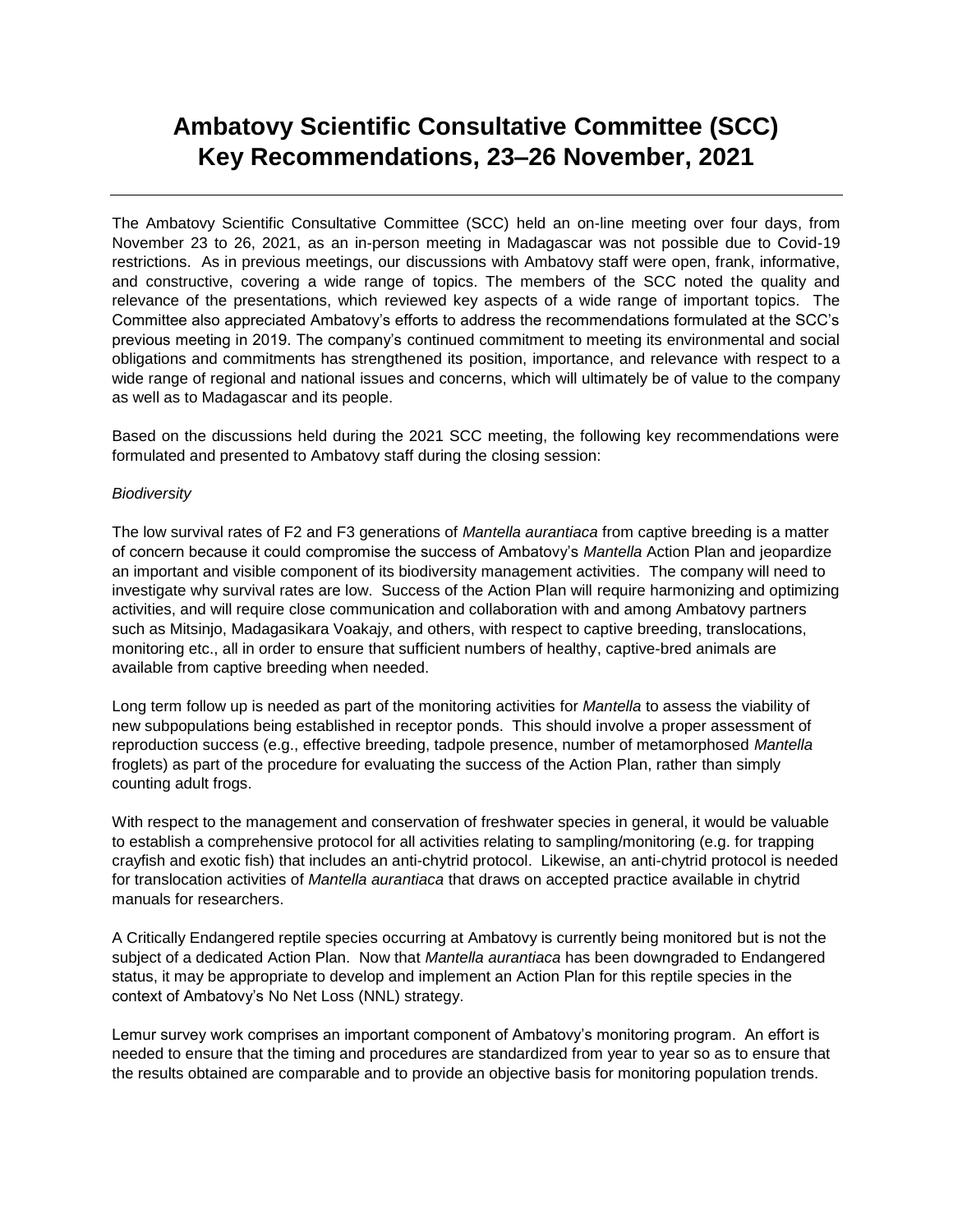The introduction to Madagascar of the invasive and potentially dangerous Asian toad, and its rapid spread outward from Toamasina, were identified as an issue of critical concern by the SCC both in 2017 and 2019. The SCC noted that Ambatovy has provided significant support for the establishment of a dedicated project being implemented by the Madagascar Fauna and Flora Group (MFG) to address this issue, and more broadly to promote awareness and develop policies with regard to invasive species. Ensuring the longer-term viability of funding for the Asian toad program will require a careful and coordinated effort between MFG and Ambatovy, in which Ambatovy will need to leverage its influence, visibility, and contacts, in particular among bi- and multi-lateral donors in a position to support a national effort.

The SCC was encouraged to see that a recent independent study has shown Ambatovy to be on track to achieve NNL of forest cover over the life of the project. It would be important to conduct a similar assessment with regard to the other key NNL parameters, in particular species and other ecosystems. Meeting the company's NNL commitments presumably assumes little or no reduction of these key biodiversity values in the avoidance and offset areas, which implies that community engagement and conservation measures will have to be on track to prevent any further degradation or exploitation at unsustainable levels. It will be necessary to confirm with the CRS team that the project is in fact on track to achieve this goal. If not, then this key assumption of the NNL calculation will need to be revised to include a discount in Habitat Hectares (HH) that factors in project impacts and losses in the avoidance and offset areas.

It will be important to establish clear metrics to assess impacts on priority animal and plant species in order to track progress toward achieving NNL on species. These calculations could be based on several complementary parameters, including number of individuals, number of subpopulations, and genetic diversity, among other possible parameters. Measures to achieve NNL for species should include: 1) protection of those subpopulations that will not be extirpated; 2) establishment of new subpopulations (as part of restoration activities, and possibly also through building new subpopulations in the Conservation Zone); and if needed, 3) *ex-situ* measures as insurance to maintain the total number of individuals and genetic diversity.

The SCC was pleased to note that significant progress continues to be been made toward establishing a viable, science-based restoration protocol. Successful implementation of this challenging program throughout the entire mine area is critically important both for assuring compliance with IFC Performance Standard 6 and for meeting Ambatovy's NNL commitment. Continued guidance from the highly qualified expert who has served as the project's restoration coach will be necessary. It is also important to ensure that there is broad understanding among Ambatovy staff that ecological restoration is not equivalent to rehabilitation or re-vegetation, practices that are widely used in the mining sector, but do little to achieve NNL.

## *Community engagement*

Ambatovy is funding tree planting activities in local communities to promote land tenure and fire management. This program would be significantly more impactful and beneficial for Ambatovy's environmental program, and in particular for meeting its offsetting commitments and obligations, if it were also regarded as a method to reduce pressure on nearby natural forests and ensure that exploitation for wood, charcoal, etc. does not exceed sustainable levels (as is probably the case today). This would need to involve engaging the community in a learning process that is intimately linked to the diversification of local economic activities, and should specifically be associated with the use of forest products other than wood for charcoal.

More generally, the support provided by Ambatovy through contracts with local community organizations (COBAs) needs to be explicitly linked to the management and reduction of unsustainable natural resource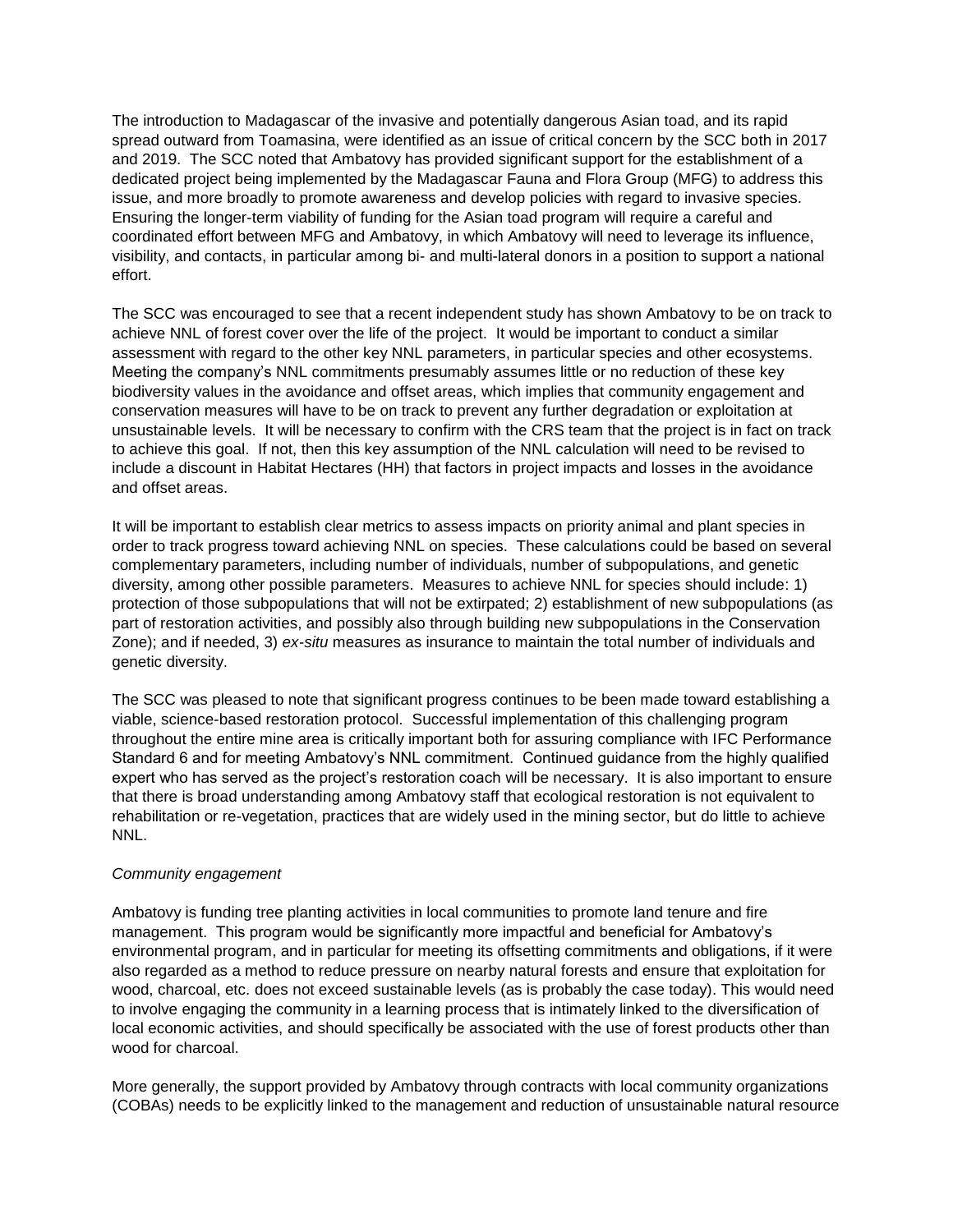use, which represents a threat to the company's conservation and offsetting efforts and therefore presents a risk for achieving the project's NNL goals. This could be structured as a Conservation Contract or Conservation Agreement, in which there is an explicit benefits package along with 1) commitments and obligations for each of the parties, associated with sanctions/penalties, and 2) a monitoring program.

The SCC recommends that Ambatovy should expand and strengthen its longer-term view of community relations, with an explicit goal of ensuring that communities are stronger, more resilient, and selfsustained once the mine is closed. The evaluation criteria should include a measure of whether residents have livelihoods that are demonstrably more diversified and more sustainable than they current are, while at the same time are consistent and aligned with the sustainable management of natural resources. Such an approach would need to take the following aspects into consideration:

**Multi-sectorial development partnerships:** The "Greenbelt initiative" is the local complement to a broader "landscape management" approach that focuses on an intervention area beyond the mine lease. There is a need to pursue the development of multi-sectoral partnerships with other actors to leverage resources as well as complementary projects and activities, in the broader context of regional sustainable development. The region may be the best level at which to address key issues related to land tenure, migration, livelihoods, education, etc. All of these concerns are connected to deforestation and the unsustainable use of natural resources, issues that cannot be solved by Ambatovy and actors in the environmental sector alone.

**Land tenure:** The lack of land tenure security is one of Madagascar's most significant and widespread problems (see below), and does not encourage or enable rural people to invest in activities such as sustainable agriculture and tree planting. Securing land ownership is an important precondition to build trust, stabilize livelihoods, and preventing unsustainable practices such as slash and burn agriculture). Strengthening investments to address issues relating to secure land tenure would provide incentives to promote sustainable agroforestry and diversified livelihoods.

**Conservation Agreements:** This approach empowers local communities to link their activities to conservation goals and objectives through a formal agreement that features explicit rights and obligations. Such agreements offer a valuable way to engage residents in activities that support the environmental such as forest conservation, restoration, and reforestation, as part of a negotiated benefits package. Ambatovy should explore this approach by putting it into practice at one of the offset sites.

To establish an objective baseline for assessing how local community members perceive changes in their own wellbeing, Ambatovy should obtain comparative data from local communities at other sites in the Ankeniheny-Zahamena Corridor (CAZ) situated totally outside the area of influence of the mine project.

#### *Issues at risk for the Ambatovy´s Sustainability Initiative*

The context in Madagascar with respect to land tenure is complex in several important ways: 1) families and community groups have lost or are losing their centuries-old productive lands inherited from settlers and ancestors; 2) the Government of Madagascar currently favors private companies for land allocation; and 3) laws changing inheritance rights have been passed by the National Assembly and the Senate but promulgation by the President is being delayed at the request of civil society groups because of the significant risks these laws present to the loss of ancestral lands where people lack formal land title papers, a situation faced by most Malagasy living in rural areas. This situation will likely penalize families and local communities, and could therefore impact Ambatovy's efforts to achieve land tenure security as part of its sustainability initiative. The company may wish to consult with the SIF-Collectif Tany regarding the new context that would result from these inheritance laws (including some others that are in the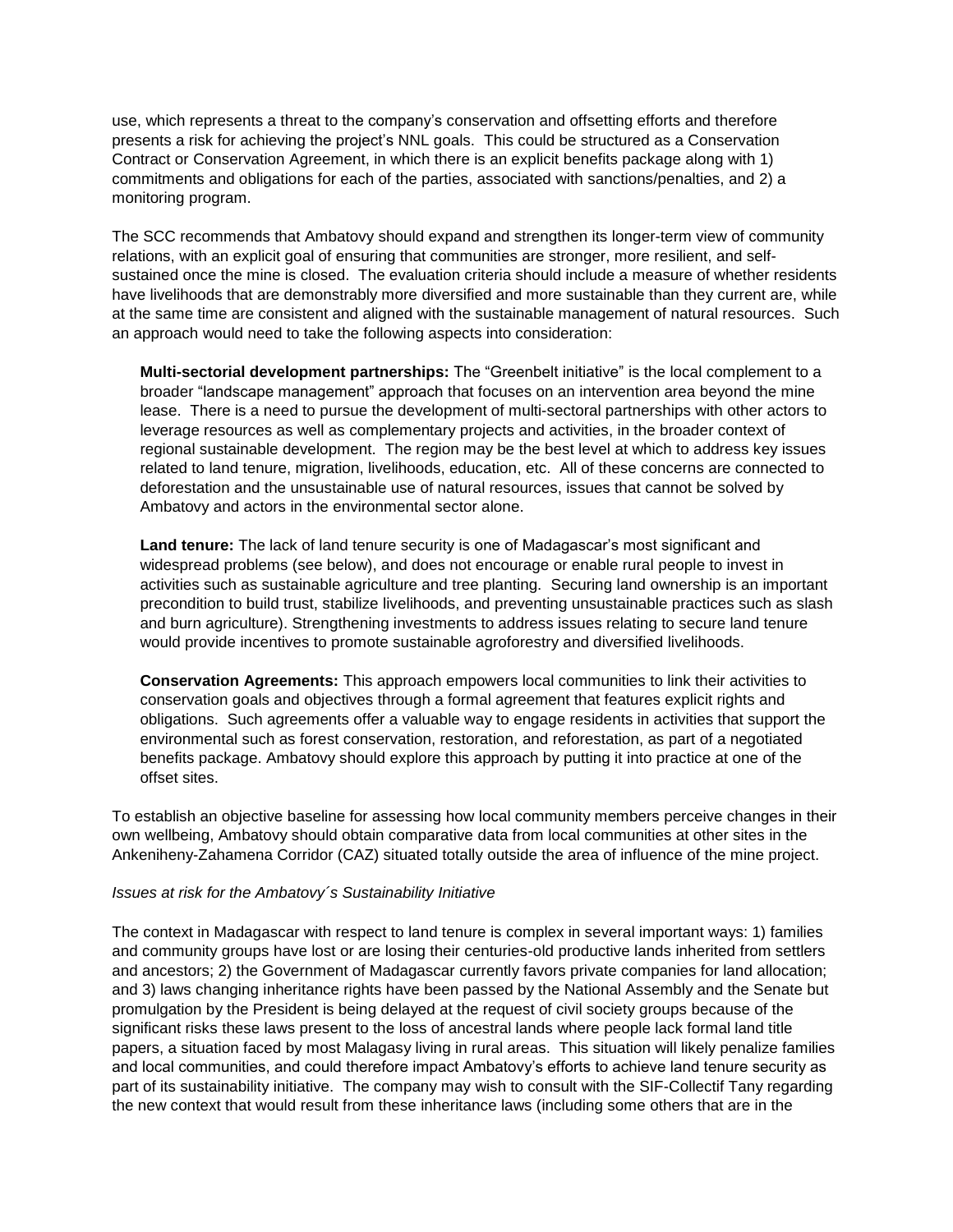pipeline) to remain fully informed about resulting changes that could be integrated into Ambatovy's planning and activities.

For Ambatovy to meet its commitments and obligations over the course of the mining project, it will need to consider scenarios projected over the next 25 years (including a list of key assumptions) to model possible outcomes and to ensure stakeholder understanding of the magnitude of the challenge being faced by the company. This is directly related to the development and maintenance of the company's overall project vision, factoring in parameters such as demography, human migration, resource use, and climate change, all of which are beyond the control of Ambatovy but which may in the future effect the impact of the legacy left by the company.

There is a need for more clarity regarding what Ambatovy aims to achieve with regard to sustainability, particularly regarding the geographic delimitation of the company's responsibilities with respect to ecosystem services, as well as the limits of its commitments, obligations, and liabilities. While the presentations provided to the SCC were very interesting, sometimes the limits of responsibility only included the CZ while other times these limits covered the 9 LU within or outside COBAs, which led to some confusion. It will be important to clarify the limits for consideration of issues regarding ecosystem services.

As part of Ambatovy's effort to position itself as a preferred supplier in the context of Responsible Sourcing, the SCC suggests that the company should expand its efforts to take into consideration and minimize the impacts of its upstream supply chain (e.g. suppliers of coal and other materials).

#### *Waste management*

Ambatovy has requested that the SCC provide advice on industrial contamination, including waste and water (such as potential heavy metal accumulation from offshore release, possibly leading to ocean water pollution). The Committee does not currently have technical expertise on emissions issues, and we renew our recommendation that Ambatovy consider seeking guidance from a waste management coach.

Notwithstanding the Committee's lack of technical expertise on waste and contamination, however, it is clear that inadequate waste management is a significant potential risk to Ambatovy's local license to operate, in particular in the Toamasina area, and could jeopardize the company's responsible sourcing strategy. This situation is compounded by a lack of in-country waste management capacity. Given that mine closure is scheduled to take place in approximately 25 years, large quantities of additional waste will be generated by the project. It is urgent for Ambatovy to identify a more suitable procedure than continuing to use landfills to dispose of industrial and chemical waste. A possible option might involve the export of certain types of waste from Madagascar, and appropriate expertise should be sought to explore this possibility. Where guidelines for safe levels of contaminants are not provided by the Malagasy authorities, Ambatovy should consider using other appropriate guidelines. The company may also consider whether ADONIS might be able to help identify better options for in-country industrial waste management.

The SCC noted that community wells in the Toamasina area need to be monitored for the possible consequences of groundwater contamination. Ambatovy staff indicated that groundwater quality monitoring is not currently taking place. However, there is a risk that contamination, especially in the tailing and landfill areas, is likely to percolate and reach groundwater, flowing undersurface and eventually impacting the water used by communities. This requires implementing monitoring activities to ensure that water quality in community wells is ensured.

#### *Internal operations*